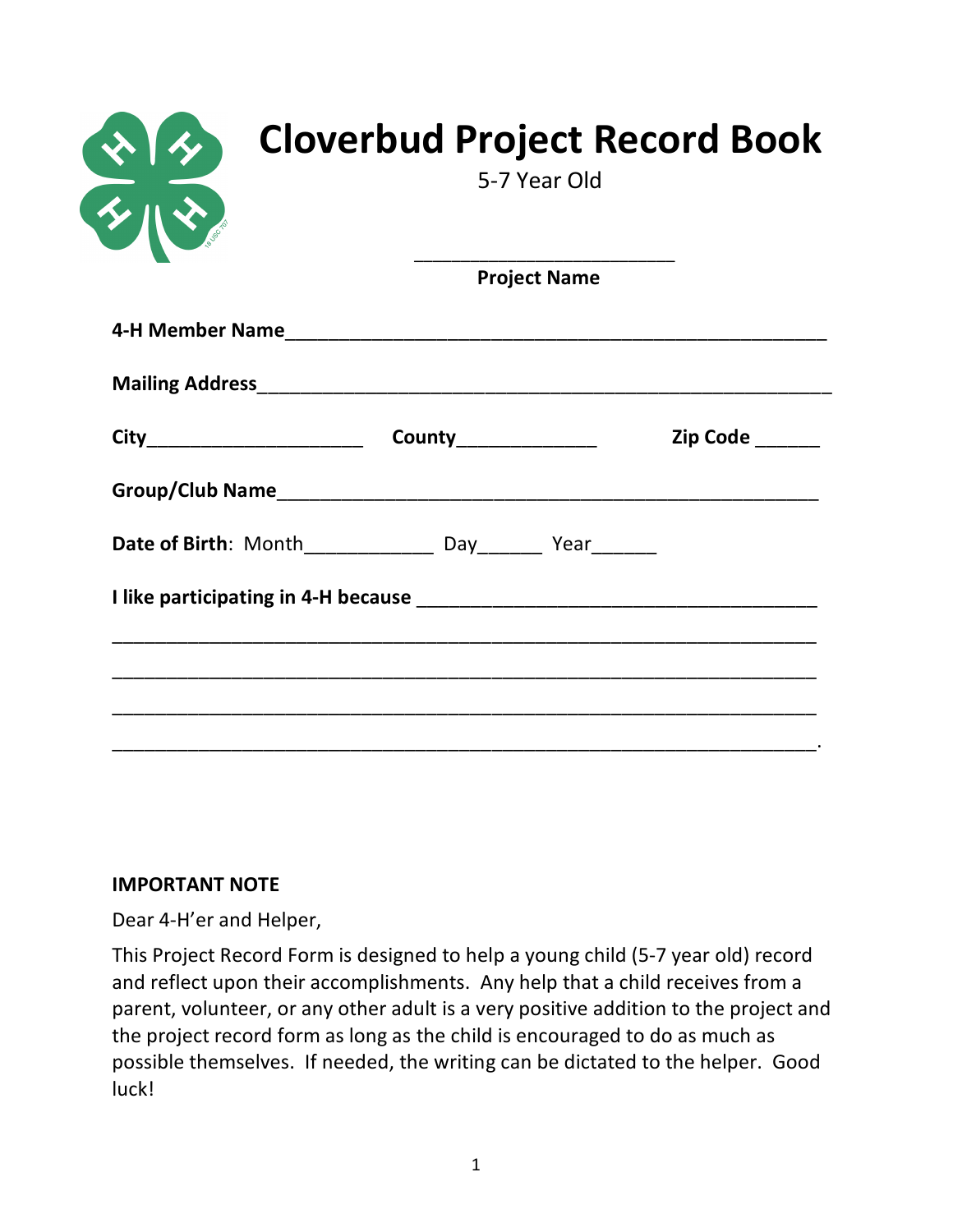# Things I Learned and Did In My Project:

(Examples) Learned to measure ingredients Fed animals. Practiced showing animals. Learned to program a robot.

| $\begin{tabular}{c} 1. & \rule{2.0cm}{0.15cm} \rule{2.0cm}{0.15cm} \end{tabular}$                                                                                                                                                                                                                                                                                                                                                                                                                                                                                                                                                    |  |  |  |
|--------------------------------------------------------------------------------------------------------------------------------------------------------------------------------------------------------------------------------------------------------------------------------------------------------------------------------------------------------------------------------------------------------------------------------------------------------------------------------------------------------------------------------------------------------------------------------------------------------------------------------------|--|--|--|
| $\begin{tabular}{c} 2. & \begin{tabular}{@{}c@{}} \quad \quad \quad & \quad \quad & \quad \quad \\ \quad \quad & \quad \quad & \quad \quad \\ \quad \quad & \quad \quad & \quad \quad \\ \quad \quad & \quad \quad & \quad \quad \\ \quad \quad & \quad \quad & \quad \quad \\ \quad \quad & \quad \quad & \quad \quad \\ \quad \quad & \quad \quad & \quad \quad \\ \quad \quad & \quad \quad & \quad \quad \\ \quad \quad & \quad \quad & \quad \quad \\ \quad \quad & \quad \quad & \quad \quad \\ \quad \quad & \quad \quad & \quad \quad \\ \quad \quad & \quad \quad & \quad \quad \\ \quad \quad & \quad \quad & \quad \quad$ |  |  |  |
| 3.                                                                                                                                                                                                                                                                                                                                                                                                                                                                                                                                                                                                                                   |  |  |  |
| $\mathsf{4.}\hspace{2.5mm}\underline{\hspace{2.5mm}}$                                                                                                                                                                                                                                                                                                                                                                                                                                                                                                                                                                                |  |  |  |
|                                                                                                                                                                                                                                                                                                                                                                                                                                                                                                                                                                                                                                      |  |  |  |
|                                                                                                                                                                                                                                                                                                                                                                                                                                                                                                                                                                                                                                      |  |  |  |
| $7. \_$                                                                                                                                                                                                                                                                                                                                                                                                                                                                                                                                                                                                                              |  |  |  |
|                                                                                                                                                                                                                                                                                                                                                                                                                                                                                                                                                                                                                                      |  |  |  |
|                                                                                                                                                                                                                                                                                                                                                                                                                                                                                                                                                                                                                                      |  |  |  |
|                                                                                                                                                                                                                                                                                                                                                                                                                                                                                                                                                                                                                                      |  |  |  |
|                                                                                                                                                                                                                                                                                                                                                                                                                                                                                                                                                                                                                                      |  |  |  |
|                                                                                                                                                                                                                                                                                                                                                                                                                                                                                                                                                                                                                                      |  |  |  |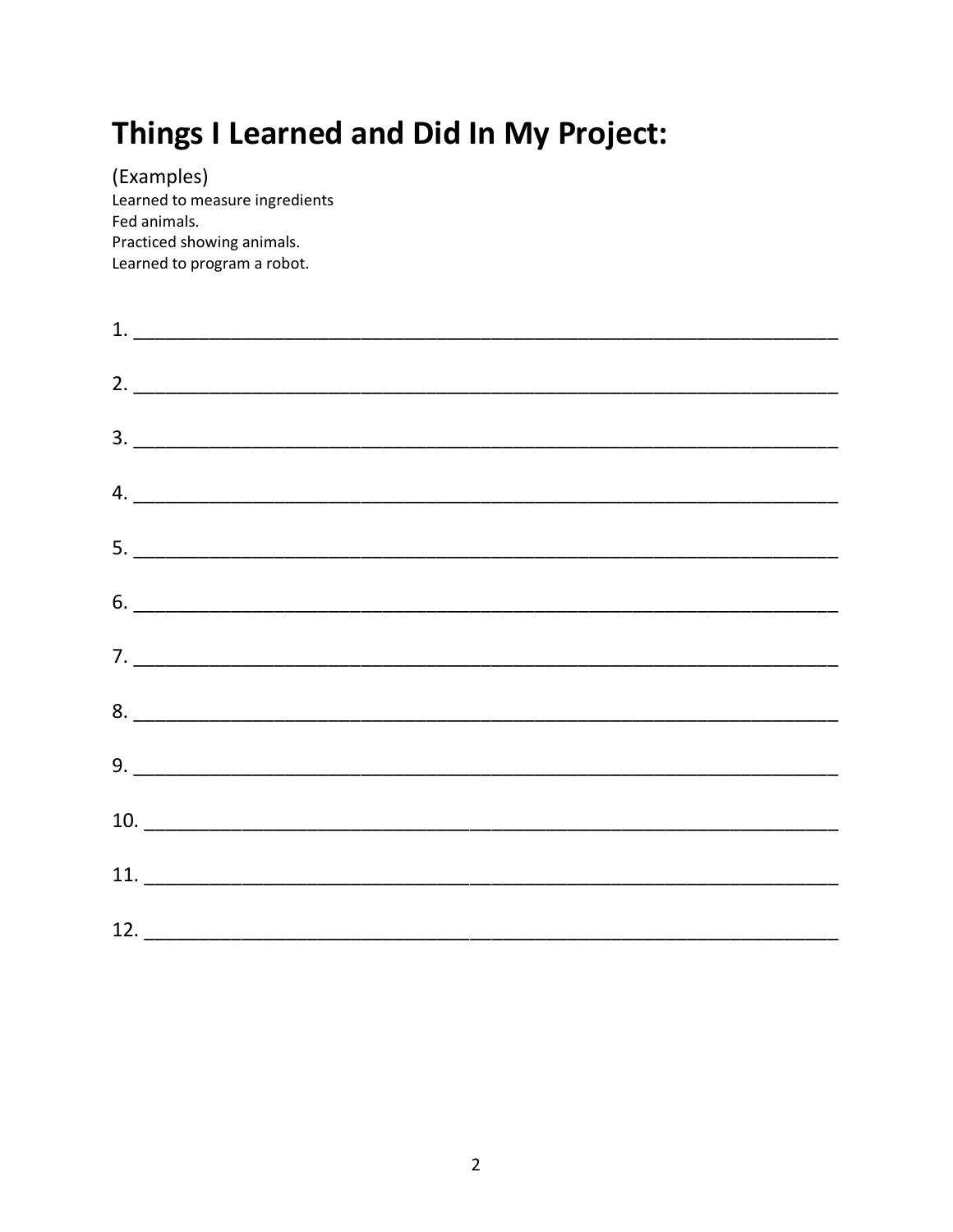# My 4-H Story

| <u> 1989 - Johann Stoff, amerikansk politiker (d. 1989)</u>                      |
|----------------------------------------------------------------------------------|
|                                                                                  |
|                                                                                  |
| Something else I want you to know about my project is___________________________ |
|                                                                                  |
|                                                                                  |
|                                                                                  |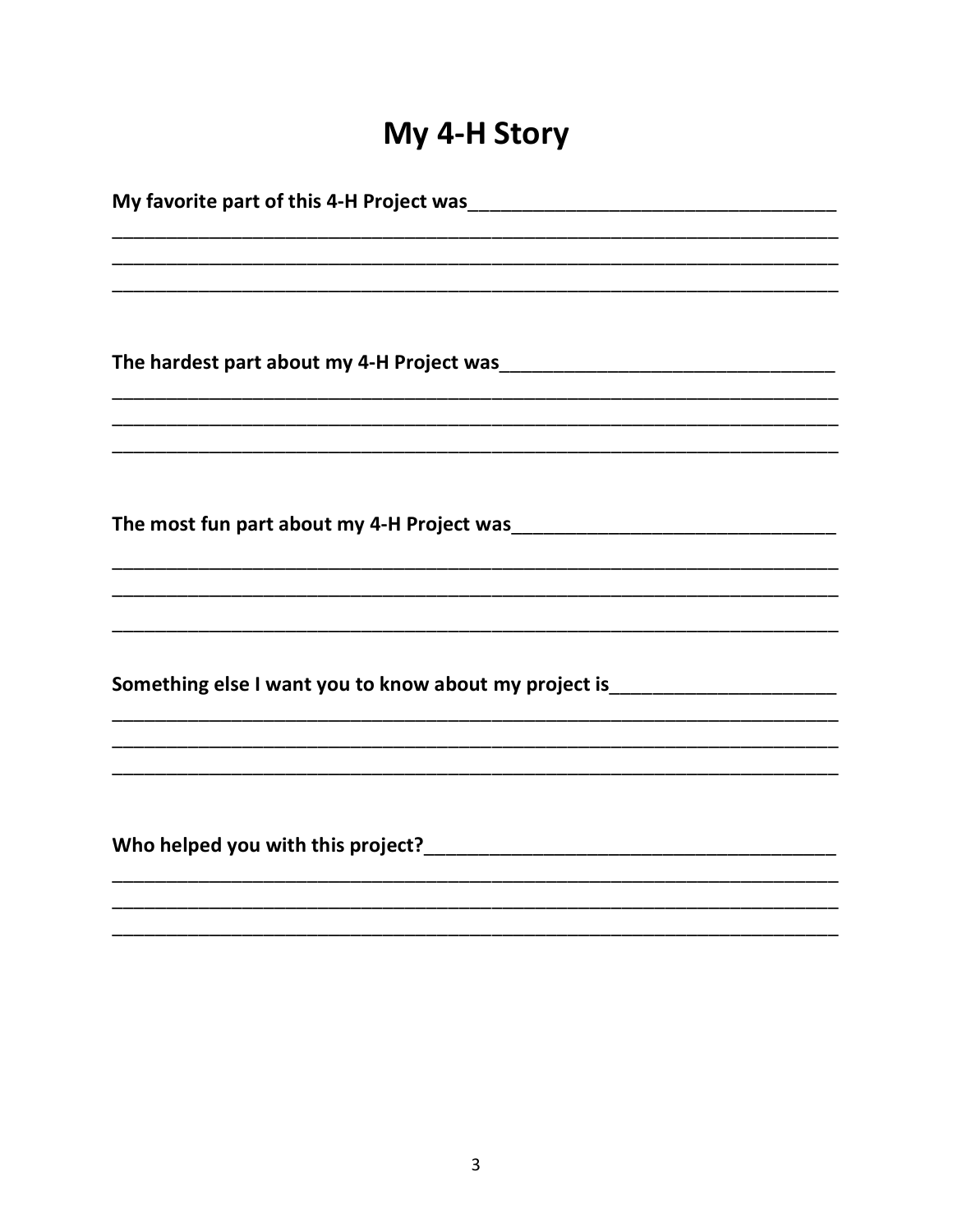## **Draw a picture of something you did in your project.**

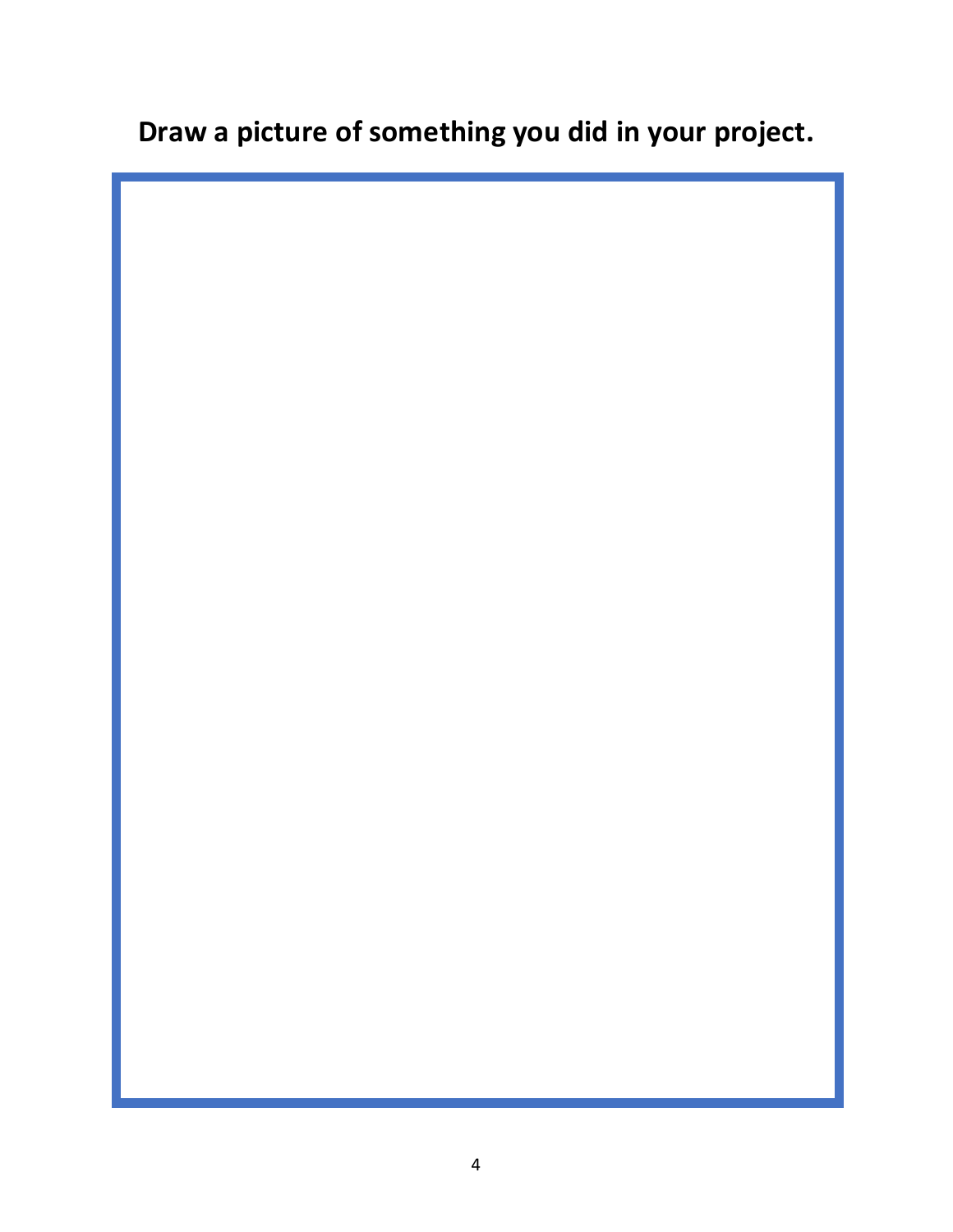## Other things (non-project) I have done in 4-H this year:

(Examples) Attended 8 club meetings Attended 4-H Summer Camp Participated in the National 4-H Day of Service

| $\begin{array}{c} \textbf{2.} \end{array}$                                                                                                                                                                                                                                                                                                                                                                                                                                      |  |  |  |
|---------------------------------------------------------------------------------------------------------------------------------------------------------------------------------------------------------------------------------------------------------------------------------------------------------------------------------------------------------------------------------------------------------------------------------------------------------------------------------|--|--|--|
| $\begin{array}{c} \hline \text{3.} \end{array}$                                                                                                                                                                                                                                                                                                                                                                                                                                 |  |  |  |
| $\begin{minipage}{.4\linewidth} \textbf{4.} \begin{tabular}{l} \textbf{5.} \end{tabular} \end{minipage} \vspace{0.04in} \begin{tabular}{l} \textbf{6.} \end{tabular} \end{minipage} \vspace{0.04in} \begin{tabular}{l} \textbf{7.} \end{tabular} \end{minipage} \vspace{0.04in} \begin{tabular}{l} \textbf{8.} \end{tabular} \end{minipage} \vspace{0.04in} \begin{tabular}{l} \textbf{9.} \end{tabular} \end{minipage} \vspace{0.04in} \begin{tabular}{l} \textbf$             |  |  |  |
| $5. \underline{\hspace{1.5cm}}$                                                                                                                                                                                                                                                                                                                                                                                                                                                 |  |  |  |
| $\begin{tabular}{ c c c c } \hline $6$. & \begin{tabular}{ c c c c c } \hline \multicolumn{3}{ c }{0.9\textwidth} \includegraphics{fig:1000}} \hline \multicolumn{3}{ c }{0.9\textwidth} \includegraphics{fig:1000}} \hline \multicolumn{3}{ c }{0.9\textwidth} \includegraphics{fig:1000}} \hline \multicolumn{3}{ c }{0.9\textwidth} \includegraphics{fig:1000}} \hline \multicolumn{3}{ c }{0.9\textwidth} \includegraphics{fig:1000}} \hline \multicolumn{3}{ c }{0.9\text$ |  |  |  |
| $7. \underline{\hspace{1.5cm}}$                                                                                                                                                                                                                                                                                                                                                                                                                                                 |  |  |  |
| $8. \begin{tabular}{l} \textbf{8.} \end{tabular}$                                                                                                                                                                                                                                                                                                                                                                                                                               |  |  |  |
|                                                                                                                                                                                                                                                                                                                                                                                                                                                                                 |  |  |  |
|                                                                                                                                                                                                                                                                                                                                                                                                                                                                                 |  |  |  |
| 11.                                                                                                                                                                                                                                                                                                                                                                                                                                                                             |  |  |  |
|                                                                                                                                                                                                                                                                                                                                                                                                                                                                                 |  |  |  |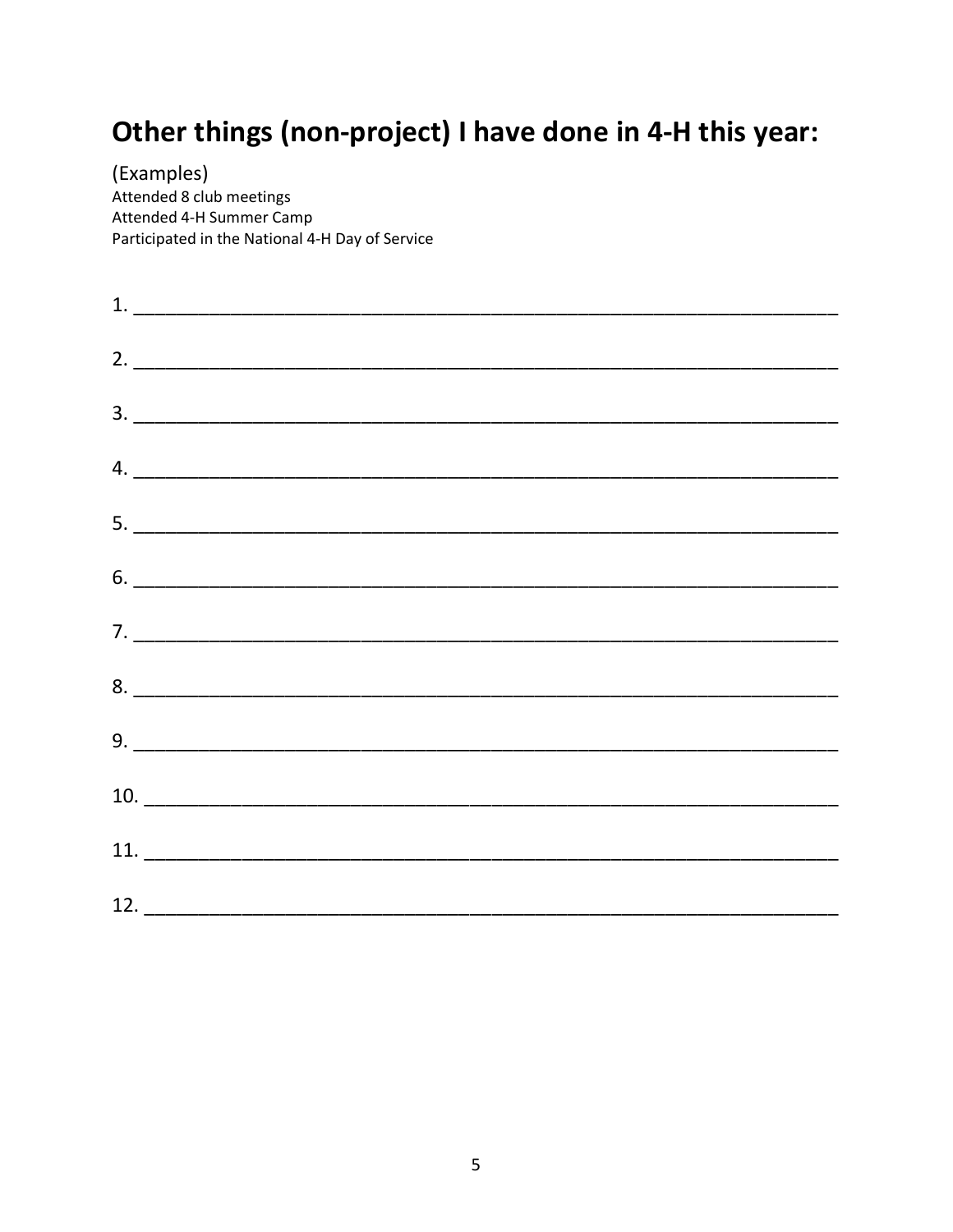**Directions**: Attach two photographs showing you working in this project. Write a caption underneath each picture telling what is happening.